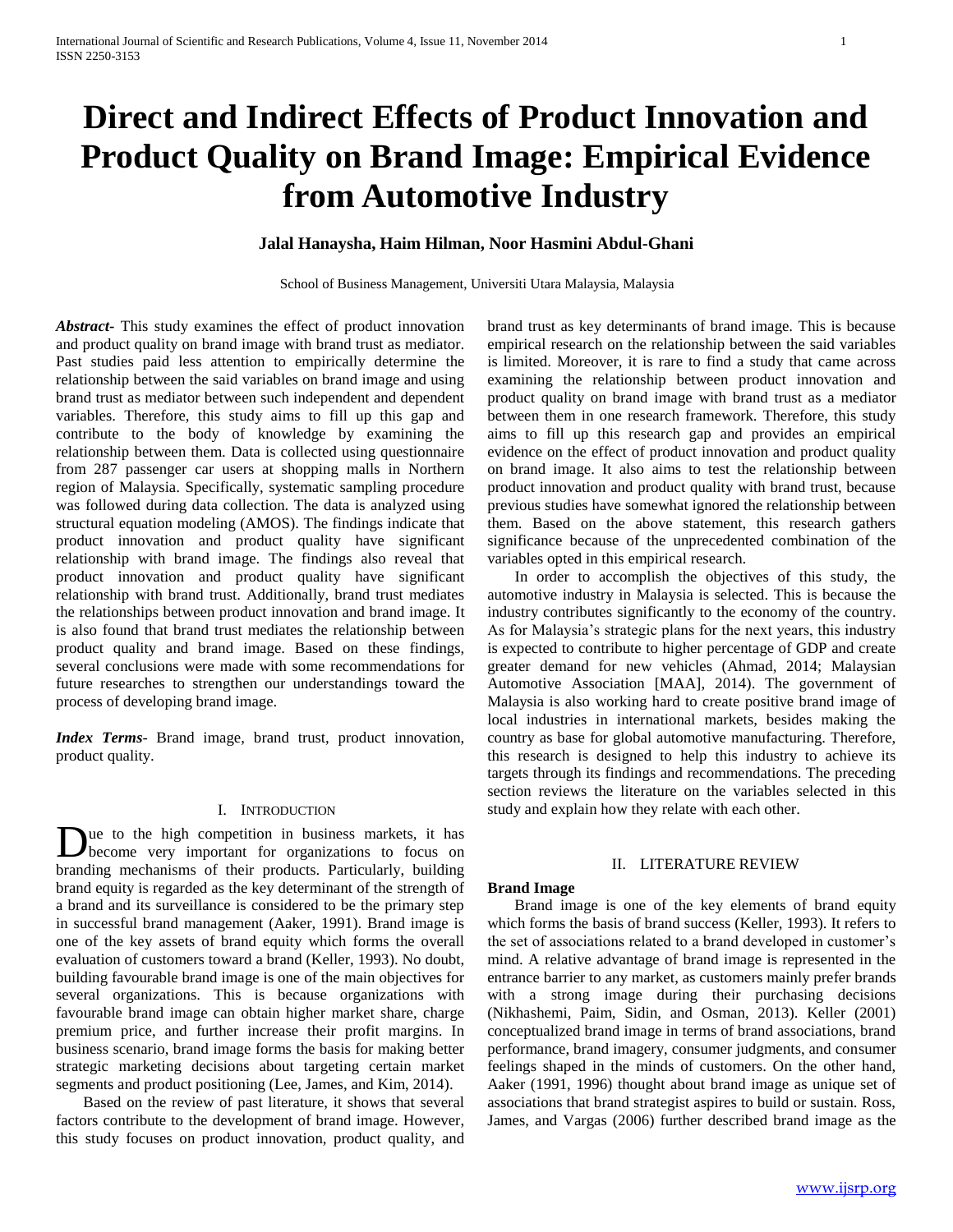thoughts that come to consumers' minds immediately when a brand is mentioned.

 According to Saydan (2013), brand image is essential for marketing experts and customers. Particularly, he indicated that marketing experts use brand image in differentiating, positioning, and extending the brand, besides establishing favourable attitudes and feelings towards the brand and providing the benefits of purchasing and selecting that brand. Practically, consumers utilize brand image to process, organize, and recall the data in their memories about it to form purchasing decision (Aaker, 1991). Therefore, in order to clearly convey the company's goal and to position its brand, proper brand images are essential (Lee et al., 2014). Moreover, the creation of well-defined and welladdressed brand image will as a result empower practitioners to improve brand equity, which is the ultimate goal of any organization.

 Therefore, creating a positive brand image is considered as the initial and most essential step in positioning a brand in the targeted marketplace (Andrews and Kim, 2007; Park, Jaworski, and MacInnis, 1986). Evidently, brand image is a significant concept that should not be overlooked by organizations at any phase of the brand's life cycle. Roth (1995) indicated that a brand image strategy must be designed to correctly position a product for the targeted market segment. This is because a positive brand image provides several benefits such as higher revenues and improved customer loyalty. In addition, a positive brand image can enhance marketing communication effectiveness (Keller, 1993). Andrews and Kim (2007) indicated that it is important to establish a positive brand image at earlier stages in order facilitate handling future problems and issues that may happen without significantly hindering organization's overall growth.

#### **Product Innovation**

 Product innovation is one of the key factors in the success of several brands. It was described by Vazquez-Brust and Sarkis (2012) as new product design launched by a brand for profitable purposes that aim to promote the quality and features of products which basically stem from the creative designs during production process. Product innovation covers several aspects such as new product development, improvement in design of established products, or utilization of new resources or components in the creation of established products (Policy Studies Institute [PSI], 2010). In general, product innovation comes from a brand's ability to bring something new to the marketplace which enhances the degree and quality of products.

 For several organizations, successful product innovation is an engine of growth (Pauwels, Silva-Risso, Srinivasan, and Hanssens, 2004). This is because products with unique and differentiated features provide additional value to customers, and thus, influence their purchasing decision. In large organizations which successfully managed to build trustworthy brand names worldwide, innovation is becoming their common practice to create positive perception among customers. One of the possible means to ensure innovations comes from a firm's ability to come up with quality products and attractive product designs such as the case of automotives. Moreover, product innovation occurs when a firm creates something unique that makes competitors hard to copy or imitate such as technological features attached with a product to enhance its value.

 Product development and innovation are essential to firm's success (Yalcinkaya, Calantone, and Griffith, 2007). especially in high-tech industries (Kim, and Huarng, 2011; Madhok, and Osegowitsch, 2000). Product development and innovation allows companies to gain competitive advantage, attract new customers, retain existing customers, and strengthen the relationships with their distribution channels (Keller, 2003). Besides, Pauwels et al., (2004) found out that innovation through new product introductions enhancees long-term financial performance and brand value. Deloitte (2006) demonstrated that the long-term success of global brands in emerging markets depends on innovative product offerings. He concluded that to be successful in international markets, firms need to completely improve their products to fulfill the expectations of customers and meet market conditions.

 According to Andrews and Kim (2007), a brand can influence customer's purchasing decision through introducing new innovative products with unique features in comparison with other brands. They demonstrated that innovations such as the introduction of new features and enhancements are some of the most common methods for differentiating products and protecting brand image. Undoubtedly, innovation can improve the quality of products, enhance brand image, reinforce customer loyalty, and attract possible customers (Ottenbacher, and Gnoth, 2005). Moreover, certain scholars believe that product innovation represents a key consideration factor in affecting consumers when making a purchase (Boyd, and Charlotte, 1999; Shiau, 2014).

 As for the relationship between product innovation and brand image, Tidd et al. (1997) believed that innovation and brand image are related terms used by organizations in their pursuit of survival and growth, which permit them to create new values for their assets. Moreover, Shiau (2014) Indicated that product innovation had significant positive impact on brand image. He further added that good product innovation allows customers to perceive the superiority of product functions, which in turn enables them to develop a sense of satisfaction. The company on the other hand will have a sound brand image in the heart of its customers. Simialrly, Dimyati (2011) found out that product innovation has significant relationship with brand trust. Based on the above discussion, the following hypotheses are presented:

 H1: Product innovation has significant relationship with brand image.

 H2: Product innovation has significant relationship with brand trust.

#### **Product Quality**

 Product quality is an important positioning factor where customers' intentions to purchase and repurchase a product reflect the quality level of the performance of that product. Danaee and Andalib (2013) defined product quality as consumer's evaluation toward the overall value of a product according to the desired objectives. Similarly, Keller (2003) referred product quality to the customer's perception of the overall quality or advantage of a certain product in comparison with other products from same category under different brands. Product quality was described in past literature as the customer's evaluation the product's reliability, functionality, and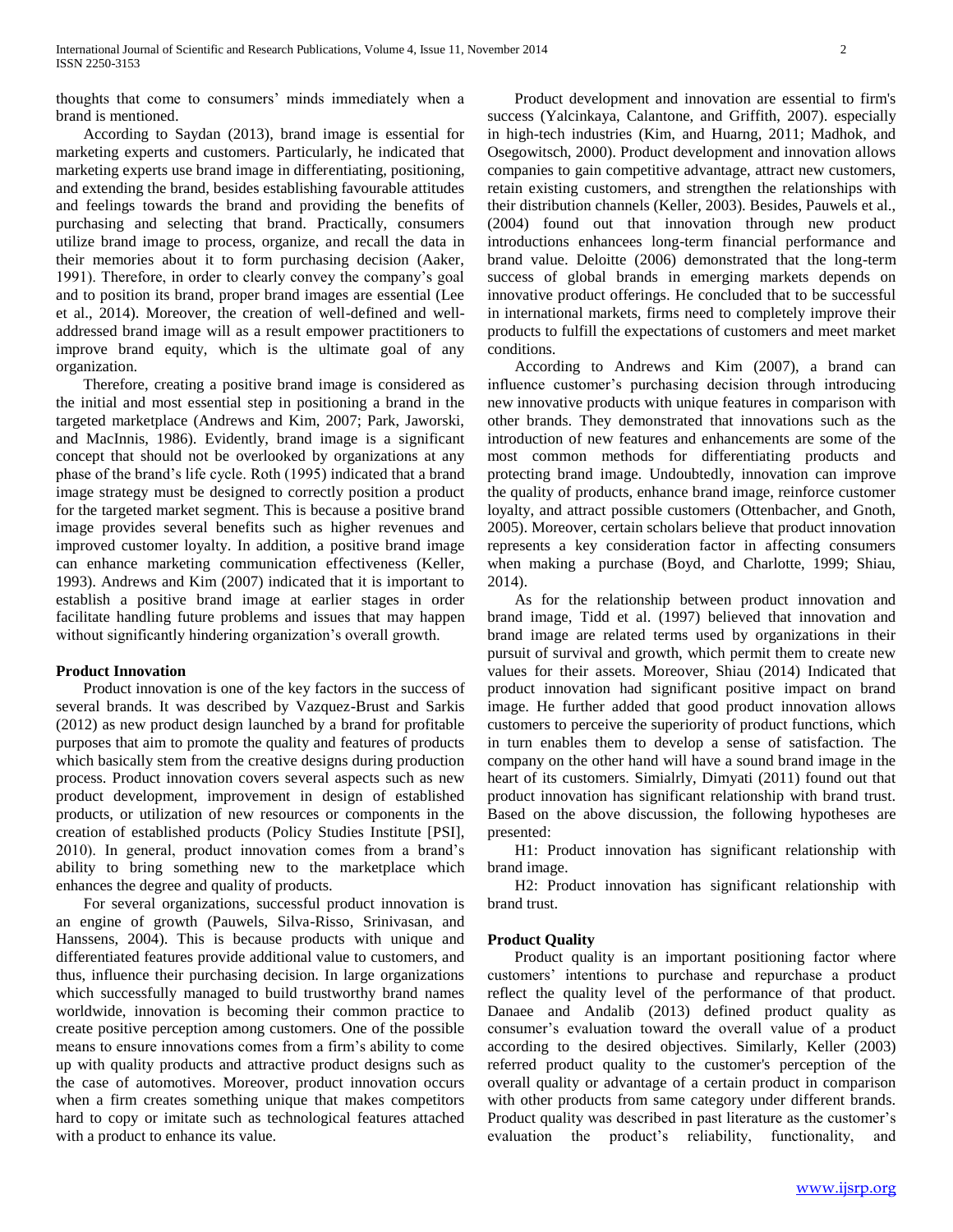customization (Walter, Muller, Helfert, and Ritter, 2003). Product quality includes the attributes and features of a product that bears on its ability to satisfy and meet customers' expectations (Yee, and Sidek, 2008).

 Aaker (1991) argued that perceived quality can show the salient differentiation of a product and becomes a selective brand in consumers' mind. A brand's perceived product quality results from the overall evaluation made by consumers' about aspects and elements relevant to the quality of its products [2001]. According to Nikhashemi, Paim, Sidin, and Osman (2013), the key elements which cover product quality include: performance, features, conformance, reliability, durability, and serviceability. Product quality directly affects purchasing decisions, especially when a customer is provoked or capacitated to generate a detailed evaluation of the purchase. Another relative advantage of product quality is the possibility to maintain a premium price, increase brand's profitability and equity (Aaker, 1998).

 Existing literature shows that perceived product quality of a brand is related positively to the extent to which the brand is distributed through stores with a good image (Yoo, Donthu, and Lee, 2000). Besides, Walter el al. (2000) demonstrated that the most effective way for a brand to develop trust among its customer is to provide them with positive experiences through the elements of honesty, benevolence, and competence. Particularly, if customers have already experienced that a brand is providing them with high quality products, they will be willing to trust that brand (Ganesan, 1994, Walter et al, 2003). Based on the discussion made above, the following hypothesis is presented:

 H3: Product quality has significant relationship with brand image.

 H4: Product quality has significant relationship with brand trust.

#### **Brand Trust**

 Brand trust is one of the key concepts in brand relationship quality and it has received significant attention in past literature. It was defined by Chauduri and Holbrook (2001, p.82) as "The willingness of the average consumer to rely on the ability of the brand to perform its function Stated." Morgan and Hunt (1994) declared that trust is a key variable in developing an enduring desire to keep a a long term brand relationship e.g. this relationship might be developed due to the trusting relationship that the customer has about that brand. Certain scholars (Shariff, Setyawati, and Kristina, 2012; Sheth, and Parvatiyar, 1995)suggested that brand trust is based on the idea of a customer's brand relationship which is seen as an alternate for human contact between brands and their customers. They added that in current business scenario, trust becomes the most critical factor in the relationship between a brand and its customers. This is because trust requires long-term process for forming the relationship between both parties (Pavlou, 2003).

 Brand trust arises from customer experience with regard to different behavioural elements such as confidence, honesty and reliability (Morgan, and Hunt, 1994). Similarly, Doney and Cannon (1997) argued that trust consists of two aspects: perceived credibility and benevolence. Particularly, consumers' belief in the reliability and honesty of a brand increase their trust, and these beliefs may arise from familiarity with or

understanding of the brand according to previous experiences i.e., the relationship with the brand (Bianchi, Drennan, and Proud, 2012). Specifically, trust reduces the uncertainty in an environment in which consumers feel especially vulnerable, because they know they can rely on the trusted brand (Gefen, Karahanna, and Straub, 2003).

 Brand trust acts as an important mediating factor between customer behavior before and after purchasing a product (Liu, Guo, and Lee, 2011). It can lead to long-term loyalty and strengthens the relationship between a brand and its customers (Singh, and Sirdeshmukh, 2000). Particularly, when a customer trusts an brand, he or she has the confidence in its product quality. In the commitment-trust theory, Morgan and Hunt (1994) indicated that relationship quality concepts such as trust and commitment mediate the relationship between variable. They further recommended to examine their mediating effect in future studies. However, in this research we are interested in the direct effects of trust, as components of relationship quality on brand image besides its mediating effect on the relationship between product innovation and product quality on brand image. Therefore, the following hypotheses are presented:

 H5: Brand trust has significant relationship with brand image.

 H6: Brand trust mediates the relationship between product innovation and brand image.

 H7: Brand trust mediates the relationship between product quality and brand image.

#### III. METHODOLOGY

 This research follows quantitative approach whereby the data is collected through self-administered questionnaire from respondents. Specifically, the population of this study is comprised of passenger car users in Northern region of Malaysia. According to the official department of road and transport in Malaysia, the total number of passenger cars on road in Northern Malaysia as for the year of 2014 exceeds one million. Therefore, based on the suggestions of Krejcei and Morgan table (1976) for sample size determination, a sample of 384 is best suited for this number of population. Thus, 384 questionnaires were distributed personally to passenger car users at several shopping malls in Northern Malaysia. This study employs systematic sampling technique while collecting the data, whereby every 10th leaving customer is approached at the entrance to participate in filling the questionnaire.

 There are four constructs in this study; brand image, product innovation, product quality, and brand trust. The measurement items of the constructs are adapted from previous studies. Particularly, the dependent variable which is brand image is measured using five items adapted from Nigam and Kaushik (2011) to fit the context of this study. As for product innovation, the measurement scale including seven items is adapted from Stock (2011). The items were reported at an acceptable reliability with Cronbach's alpha of more than 0.7. Similarly, product quality is measured using 5 items adapted from Kennedy, Ferrellb, and LeClair (2001). Finally, brand trust is measured using five items adapted from Mohammad (2012) with some modification to fit the context of this study. The items were validated in past studied and had acceptable value of Cronbach's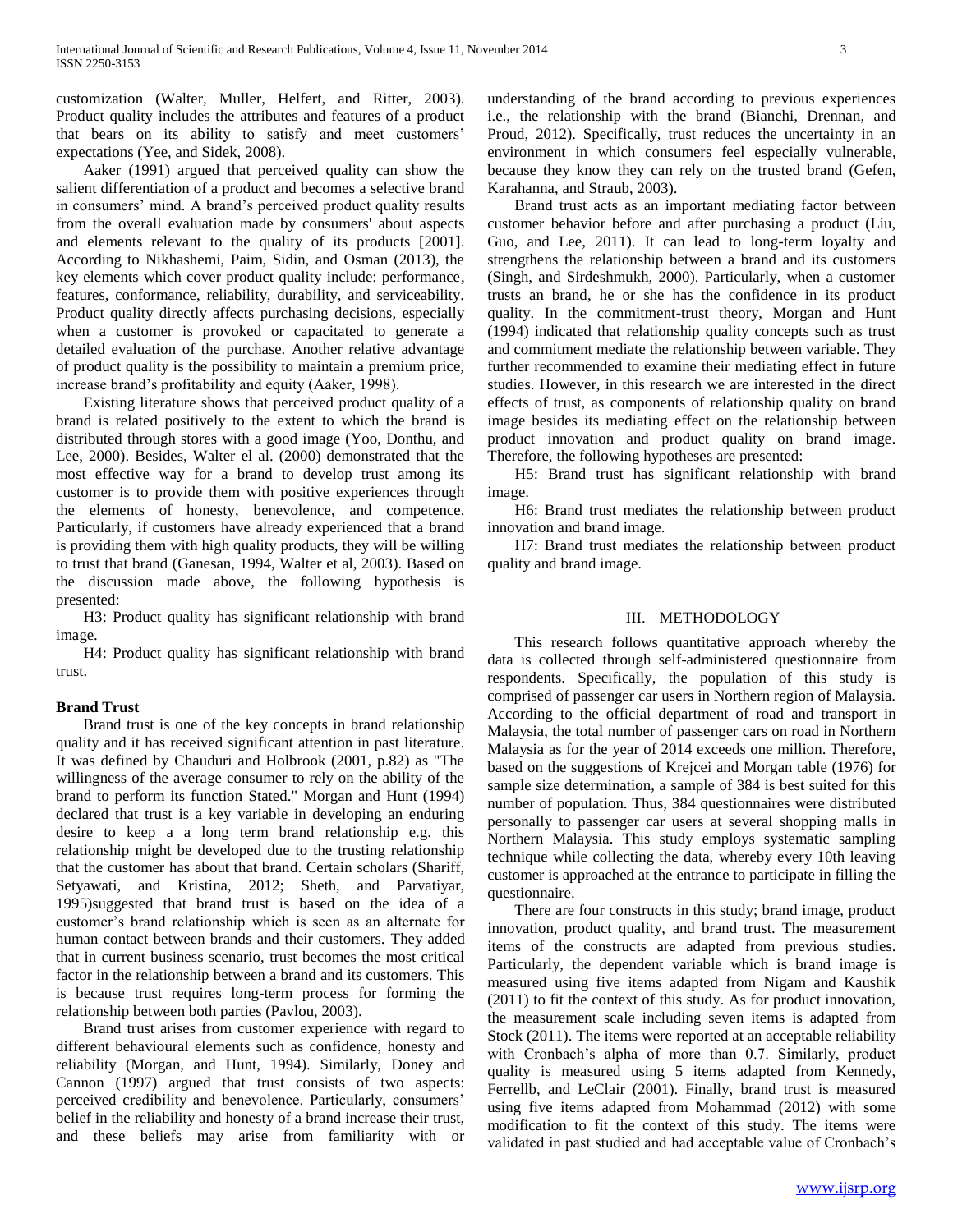alpha. All items are measured on seven-point Likert scale ranging from  $l =$  strongly agree to  $7 =$  strongly disagree. This scale has been accepted in past studies to be highly valid in measuring variables [Henard and Dacin, 2010; Ok, Choi, and Hyun, 2011; Zehir, Sahin, Kitapçi, and Özsahin, 2011).

 The collected data is analyzed on structural equation modeling using AMOS 18. At first, the reliability of constructs is calculated using Cronbach's alpha. Besides, the measurement model was drawn to run confirmatory factor analysis (CFA) and calculate the factor loadings of items. Validity tests were further generated through discriminant validity and convergent validity. Then structural model based on the final results of CFA was drawn in order to test the hypothesized relationships between constructs. Based on the regression table, the hypothesis results were obtained.

#### IV. ANALYSIS OF RESULTS

 Out of 384 questionnaires distributed, only 287 were returned back representing 72.6% of the response rate. The demographic profile indicated that out of 287, 136 (47.4%) were male and 151 (52.6%) were female. With regard to age, 12% of the respondents were less than 25 years old, while the majority representing 48.8% were between 25 and 35 years. Those whose age between 35 and 45 accounted for 16% of total response, where 22.6 belong to the age category of 45 years and above. Most of the respondents (75.3%) are Muslims; while 14.6% are Buddhists, 4.5% Hindu, 4.9% Christians, and 0.7% belong to other religions. On the education level, 43.2% obtain high school certificate, 21.6% have diploma, 25.4% have bachelor degree, 8% have postgraduate degree, and 1.7% have other certificate.

Additionally, the reliability is conducted to determine the internal consistency among constructs. The results indicated that the Cronbach's alpha of constructs exceeded the cut off value of 0.70 as recommended by Hair et al. (2010). Particularly, the Cronbach's alpha of brand image is equal to 0.842, whereas product innovation and product quality had a Cronbach's alpha of 0.905 and 0.926, respectively. Likewise, the Cronbach's alpha of brand trust is equal 0.920 which is acceptable. To support the reliability result for constructs, composite reliability was used and it shows that all constructs have exceeded the recommended cut-off value of 0.70. Therefore, it can be concluded that reliability of constructs is achieved.

 The measurement model exhibited a reasonable fit through several goodness-of-fit indices whereby Chi-square  $(\chi^2)$  is significant at 303.585. Other fit indices were also used to ensure goodness-of-fit for the model ( $df = 113$ , GFI = 0.885, AGFI = 0.845, CFI =  $0.941$ , TLI = 0.929, and RMSEA = 0.077). However, in order to check the convergent validity, factor loadings and average variance extracted (AVE) among the items of all construct were calculated. The results revealed that the factor loadings range between 0.67 and 0.95, which provides an evidence of construct and convergent validity. Similarly, AVE

has acceptable values of more than 0.50 and this indicates that discriminant validity is also supported. The results also showed that the average variance extracted for each construct is higher than the squared correlations of the other constructs in the model. The structural model and research hypotheses were evaluated after validating the measurement model. The structural model exhibited a good fit for the data whereby the chi-square  $(\chi^2)$  is significant at 196.059. Other fit indices were also used to support the chi-square ( $df = 164$ , GFI = 0.919, AGFI = 0.884, CFI = 0.960, TLI =  $0.951$ , and RMSEA = 0.068). Based on the regression results of structural model, the hypotheses were tested. The results indicated that product innovation has significant relationship with brand image ( $\beta$ = 0.258, CR= 2.872, p= <0.05), thus H1 is supported. The relationship between product innovation and brand trust is also significant ( $\beta$ = 0.189, CR= 2.454,  $p = <0.05$ ), thus H2 is also supported. Furthermore, the results indicated that product quality has significant relationship with brand image ( $\beta$ = 0.291, CR= 2.991, p= <0.05), therefore, H3 is also accepted. Likewise, the relationship between product quality and brand trust is significant ( $\beta$ = 0.646, CR= 9.447, p= <0.05), which means that H4 is supported.

 Besides, brand trust has significant relationship with brand image (β= 0.268, CR= 3.253, p= <0.05), thus, H5 is confirmed. Meanwhile, product innovation and product quality explained 56% of total variance in brand trust. Besides, product innovation, product quality, and brand trust explained 32% of overall variance in brand image.

 In order to test the mediation effect of brand trust between the independent variables and the dependent variable, Bootstrapping procedure was followed by testing the indirect effect according to the recommendations of Preacher and Hayes (2008). Bootstrapping is a powerful statistical method for testing indirect effects and computes better accuracy for confidence intervals (CI) of indirect effects in comparison with other statistical methods, such as the causal steps strategy (Baron, and Kenny, 1986) and Sobel test. In this study, both direct and indirect estimates of the generated model were calculated to test the mediating effect of brand trust between product innovation and product quality with brand image (Preacher and Hayes, 2008) with 1000 bootstrap samples. As presented in Table 1, bias-corrected confidence intervals were reported at the level of 95%.

 The procedure for testing mediation as presented in Table 1 showed the significant direct effect of product innovation on brand image (0.007, 95% CI) and a significant indirect effect (0.022), Hence, the partial mediation is confirmed. Similarly, the results presented in the below table showed the insignificant direct effect of product quality on brand image (0.394, 95% CI) and a significant indirect effect (0.002), Therefore, full mediation was confirmed. This means that brand trust mediates the relationship between the independent variables; product innovation and product quality and the dependent variable; brand image, therefore, H6 and H7 are supported.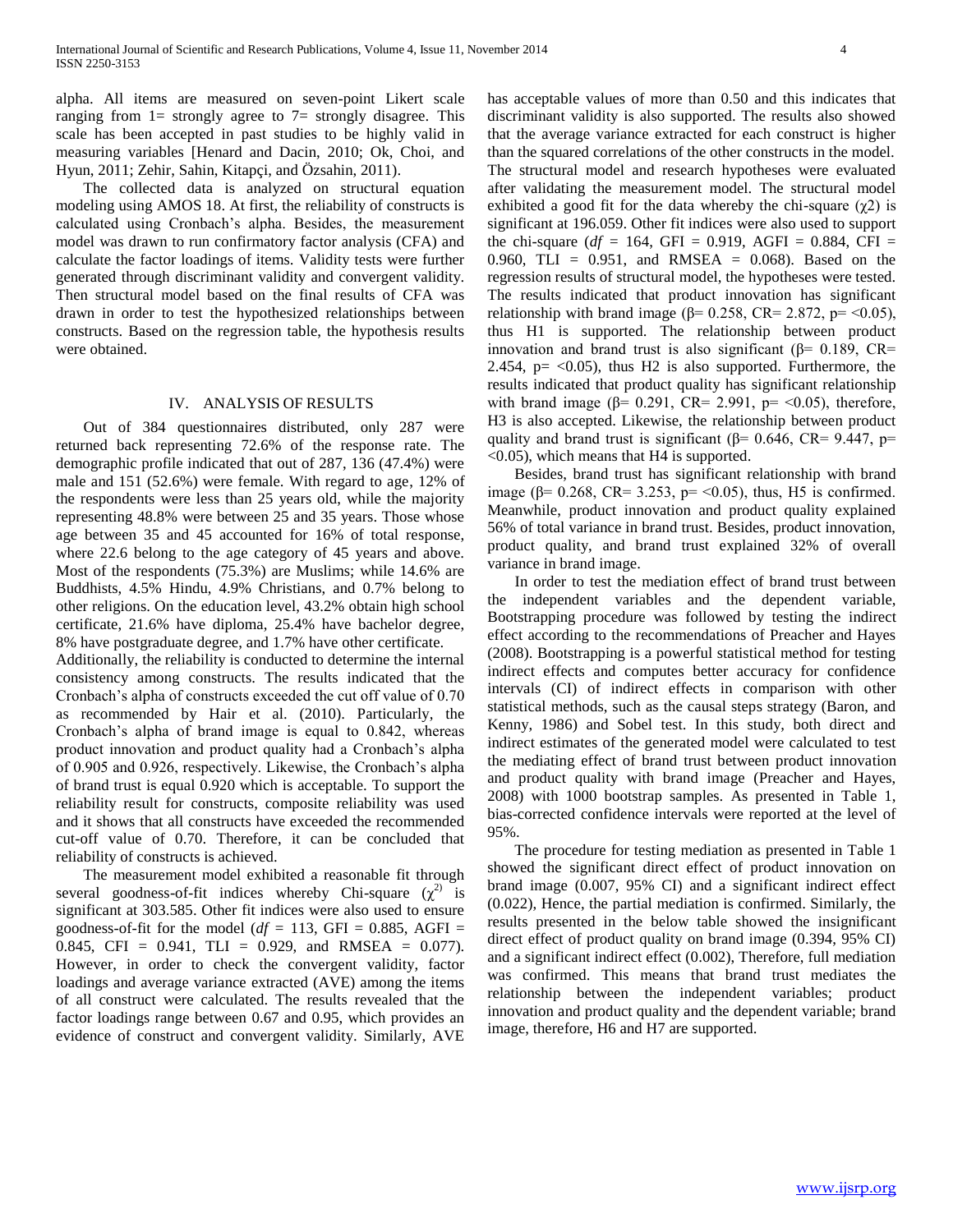|                       | <b>Bootstrapping</b> |                      | <b>BC 95% CI</b>      |                              |                  |                                |                                  |
|-----------------------|----------------------|----------------------|-----------------------|------------------------------|------------------|--------------------------------|----------------------------------|
|                       | <b>Estimate</b>      | Std.<br><b>Error</b> | Lower<br><b>Bound</b> | <b>Upper</b><br><b>Bound</b> | Two-<br>Tale sig | <b>Direct</b><br><b>Effect</b> | <b>Indirect</b><br><b>Effect</b> |
| Product<br>innovation | 0.191                | 0.026                | 0.008                 | 0.113                        | 0.020            | 0.007                          | 0.022                            |
| Product<br>quality    | 0.048                | 0.081                | 0.061                 | 0.369                        | 0.002            | 0.394                          | 0.002                            |

**Table 1: Indirect effects of product innovation and product quality on brand image**

# V. DISCUSSION AND CONCLUSION

 This study examined the effect of product innovation and product quality on brand image in addition to testing the mediating effect of brand trust between them. The results indicated that product innovation has significant relationship with brand image. This result was support by certain previous studies (Nemati, 2009; Shiau, 2014) which reported a significant relationship between product innovation and brand image. This means that product innovation plays an important role in enabling firms to develop strong brand image. Moreover, this study provides an evidence of the significant relationship between product innovation and brand trust. The result was supported by Dimyati (2011) who demonstrated that innovation creates a sense of trust among customers toward the manufacturing brand in delivering its products and services as expected. Thus, organizations cannot overlook the important role of product innovation in strengthening their brands.

 In this research, significant relationship between product quality and brand image in automotive industry is also supported. This result is in line with some previous studies (Serrao, and Botelho, 2008; Tan, Liew, William, Michelle, and Tan, 2012). which reported a significant relationship between product quality and brand image. For example, Toyota is an automotive brand which successfully managed to create positive brand image among customers worldwide through high quality productions. Kaplan (2009) emphasized the significance of innovation in building strong brands and on the judgment of an innovative brand. This implies that in the automotive industry, there is a close relationship between product quality and brand image. Besides, this study found out that product quality has significant positive relationship with brand trust. This result was confirmed by certain scholars (Hameed, 2013; Jakpar, Na, Johari, and Myint, 2012) indicating that a brand which introduces high product quality would as a result gain higher levels of trust from customers in comparison with that of lower quality.

 This study provides further evidence of the significant relationship between brand trust and brand image. This means that a brand which is perceived to be trustworthy in delivering what is promised to its customer would as a result lead to favourable brand image. The results of this study also contribute to the body of knowledge by providing an empirical evidence the mediating effect of brand trust between product innovation and brand image. Brand trust in this study also mediates the relationship between product quality and brand image. Based on these findings, it shows that brand trust plays a key mediating role between variables and it has significant effect on enhancing overall brand image.

 This study has some limitations which would indeed open opportunities for future research. For example, this study has focused only on one product category which automotives, therefore, future studies can test the variables in different industry contexts. Moreover, this study focused only on car users in Northern region of Malaysia, thus, future research can look into the possibility of conducting similar work in other regions with larger sample size. Besides, this study is cross-sectional in nature, longitudinal data may yield different result. As for this study, quantitative research was employed to generate the findings, therefore, future research can utilize qualitative methodologies to gain better insights on the factors that matter to brand image. Finally, future studies can examine the effect of other factors such as after sale service and marketing communication on brand image.

#### **REFERENCES**

- [1] Aaker, D.A. (1991). Managing brand equity. The Free Press: New York, NY.
- [2] Aaker, D. A. (1996). Building strong brands. New York: Free Press.
- [3] Aaker, D. A. (1998). Managing brand equity. New York: Simon & Schuster.
- [4] Ahmad, M. (2014). Stronger forecast, Retreived on 8 september, 2014 from: http://www.nst.com.my/node/16321.
- [5] Andrews, M., and Kim, D. (2007). Revitalising suffering multinational brands: an empirical study. International Marketing Review, 24(3), 350- 372.
- [6] Baron, R. M., and Kenny, D. A. (1986). The Moderator-Mediator Variable Distinction in Social Psychological Research: Conceptual, Strategic, and Statistical Considerations. Journal of Pe~nality and Social Psychology, 51(6), 1173-1182.
- [7] Bianchi, C., Drennan, J., and Proud, W. (2012). Brand loyalty in the Australian wine industry. Retreived on 27 October, 2014 from: http://eprints.qut.edu.au/53465/2/53465.pdf
- [8] Boyd, T. C., and Charlotte, H. M. (1999). The link between attractiveness of extra brand attributes and the adoption of innovations. Journal of the Academy of Marketing Science, 27, 306-319. Chauduri, A., and Holbrook, M. B. (2001). The Chain of Effects from

Brand Trust and Brand Affect to Brand Performance : The Role of Brand Loyalty. Journal of Marketing, 65.

- [9] Chen, A. C. H. (2001). Using Free Association to Examine the Relationship between Characteristics of Brand Associations and Brand Equity. Journal of Product and Brand Management, 10(7), 439-451.
- [10] Deloitte (2006). Innovation in emerging markets: Strategies for achieving commercial success. Deloitte Touche Tohmatsu.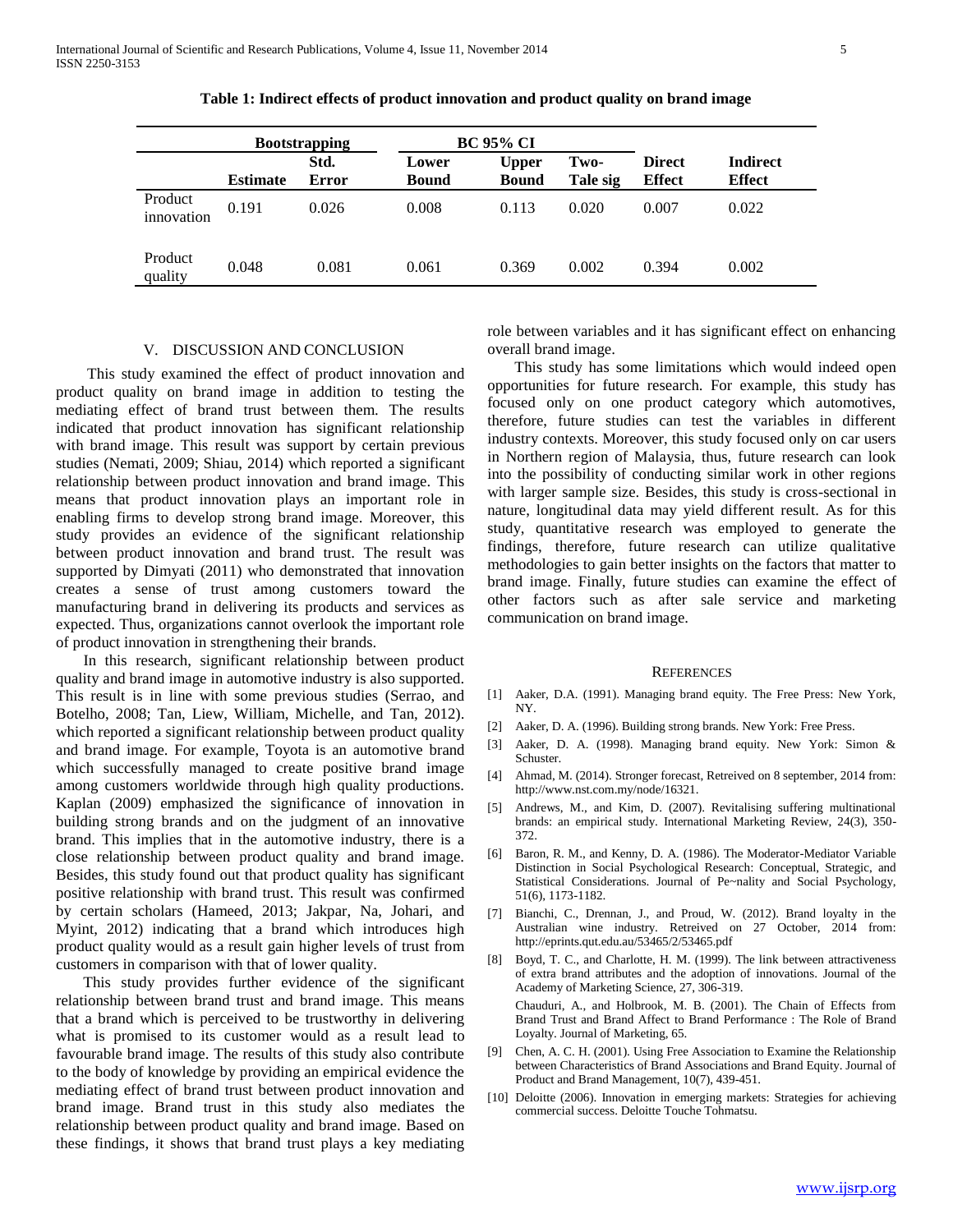- [11] Dimyati, M. (2011). Theoretical Testing on Service Quality and Product Innovation of Small- Micro Credit Banks (A case Study). Journal of Economics, Business and Accountancy Ventura, 14(3), 225-238.
- [12] Doney, P.M., and Cannon, J.P. (1997). An examination of the nature of trust in buyer–seller relationships. Journal of Marketing, 61, 35-51.
- [13] Ganesan, S. (1994). Determinants of Long-Term Orientation in Buyer-Seller Relationships. Journal of Marketing, 58, 1-19.
- [14] Gefen, D., Karahanna, E. and Straub, D. W. (2003). Trust and TAM in online shopping: An integrated model. MIS Quarterly, 27, 51-90.
- [15] Geyskens, I., Steenkamp, J-B., Scheer, L. K., and Kumar, N. (1996). The Effects of Trust and Interdependence on Relationship Commitment: A Trans-Atlantic Study. International Journal of Research in Marketing, 13(4), 303-317.
- [16] Hameed, F. (2013). The Effect of Advertising Spending on Brand Loyalty Mediated by Store Image, Perceived Quality and Customer Satisfaction: A Case of Hypermarkets. Asian Journal of Business Management, 5(1), 181- 192.
- [17] Henard, D. H., and Dacin, P. A. (2010). Reputation for Product Innovation: Its Impact on Consumers. Journal of Product Innovation Management, 27, 321–335.
- [18] Jakpar, S., Na, A. G. S., Johari, A., and Myint, K. T. (2012). Examining the Product Quality Attributes That Influences Customer Satisfaction Most When the Price Was Discounted: A Case Study in Kuching Sarawak. International Journal of Business and Social Science, 3(23), 221-236.
- [19] Kaplan, M. D. (2009). The relationship between perceived innovativeness and emotional product responses: a brand oriented approach. Innovative Marketing, 5(1), 42-50.
- [20] Keller, K.L. (1993). Conceptualizing, measuring, and managing customerbased brand equity. Journal of Marketing, 57(1), 1-22.
- [21] Keller, K. L. (2001). Building customer-based brand equity. Marketing Management, 15-19.
- [22] Keller K. L. (2003). Brand synthesis: The multidimensionality of brand knowledge, Journal of Consumer Research, 38(February), 131-142.
- [23] Kennedy, M. S., Ferrellb, L. K., and LeClair, D. T. (2001). Consumers' trust of salesperson and manufacturer: an empirical study. Journal of Business Research, 5, 73-86.
- [24] Kim, S. H., and Huarng, K. H. (2011). Winning strategies for innovation and high-technology products management. Journal of Business Research, 64(11), 1147-1150.
- [25] Lee, J. L., James, J. D., and Kim, Y. K. (2014). A Reconceptualization of Brand Image. International Journal of Business Administration, 5(4), 1-11
- [26] Liu, C. T., Guo, Y. M., and Lee, C. H. (2011). The effects of relationship quality and switching barriers on customer loyalty. International Journal of Information Management, 31(1), 71-79.
- [27] Madhok, A., and Osegowitsch, T. (2000). The international biotechnology industry: a dynamic capabilities perspective. Journal of International Business Studies, 31(2), 325–35.
- [28] Malaysian Automotive Association (2014). National Automotive Policy (NAP) 2014, Retreived on 8 September, 2014 from: http://www.maa.org.my/pdf/NAP\_2014\_policy.pdf
- [29] Mohammad, A. A. S. (2012). The Effect of Brand Trust and Perceived Value in Building Brand Loyalty. International Research Journal of Finance and Economics (85), 111- 126.
- [30] Morgan, R. M., and Hunt, S. (1994). The commitment-trust theory of relationship marketing. Journal of marketing, 58, 20-38.
- [31] Nemati, A. R. (2009). Factors determining Brand Image; A product Comparison of Proctor & gamble and Unilever in Pakistan. Retreived on 18 June, 2012 from:
- [32] Nigam, A., and Kaushik, R. (2011). Impact of Brand Equity on Customer Purchase Decisions: An Empirical Investigation with Special Reference to Hatchback Car Owners in Central Haryana. International Journal of Computational Engineering & Management, 12, 121-128.
- [33] Nikhashemi, S. R., Paim, L., Sidin, S. M., and Osman, S. (2013). The Antecedents of Brand Equity Development on Malaysian Interment Service Providers. World Applied Sciences Journal, 25(1), 14-22.
- [34] Ok, C., Choi, Y. G., and Hyun, S. S. (2011). Roles of Brand Value Perception in the Development of Brand Credibility and Brand Prestige. Paper presented at the International CHRIE Conference-Refereed Track, Event, United States.
- [35] Ottenbacher, M., and Gnoth, J. (2005). How to develop successful Hospitality innovation. Cornell Hotel and Restaurant Administration Quarterly, 46(2), 205-222.
- [36] Park, C. W., Jaworski, B. J., and MacInnis, D. J. (1986). Strategic brand concept-image management. Journal of Marketing, 50(4), 135-45.
- [37] Pauwels, K., Silva-Risso, J., Srinivasan, S., and Hanssens, D. M. (2004). New products, sales promotions, and firm value: The case of the automobile industry. Journal of marketing, 68(4), 142-156.
- [38] Pavlou, P. A. (2003). Consumer acceptance of electronic commerceintegrating trust and risk with the technology acceptance model. International Journal of Electronic Commerce, 73, 69-103.
- [39] Policy Studies Institute, (2010). Small Firms Innovation, University of Westminste. Retreived on 26 October, 2014 from: Westminste. Retreived on 26 October, 2014 from: http://www.psi.org.uk/publications/archivepdfs/Small%20firms/SF1.pdf
- [40] Preacher, K. J., and Hayes, A. F. (2008). Asymptotic and resampling strategies for assessing and comparing indirect effects in multiple mediator models. Behavior Research Methods,40, 879-891.
- [41] Ross, S. D., James, J. D., and Vargas, P. (2006). Development of a scale to measure team brand associations in professional sport. Journal of Sport Management, 20, 260-279.
- [42] Roth, M. S. (1995). The effects of culture and socioeconomics on the performance of global brand image strategies. Journal of Marketing Research, 32(2), 163-75.
- [43] Saydan, R. (2013). Measurement Customer- Based Airline Brand Equity: An England Based Study. 1-17.
- [44] Serrao, P., and Botelho, D. (2008). Effect of Brand Extension on Brand Image: A Study in the Brazilian Context. Latin American Advances in Consumer Research, 2, 22-27.
- [45] Shariff, M. N. M., Setyawati, S. M., and Kristina A. H. (2012). Brand Loyalty as a Mediator of the Relationship between Brand Trust and Brand Performance. Proceedings of Knowledge Management International Conference (KMICe) 2012, Johor Bahru, Malaysia.
- [46] Sheth, N. J., and Parvatiyar, A. (1995). he Evolutions of Relationship Marketing . International Business Review, 4, 397-418.
- [47] Shiau, H-C. (2014). The Impact of Product Innovation on Behavior Intention: The Measurement of the Mediating Effect of the Brand Image of Japanese Anime Dolls. Anthropologist, 17(3), 777-788.
- [48] Singh, J., and Sirdeshmukh, D. (2000). Agency and trust mechanisms in consumer satisfaction and loyalty judgments. Journal of the Academy of Marketing Science, 28(1), pp. 150–167.
- [49] Stock, R. M. (2011). How does product program innovativeness affect customer satisfaction? A comparison of goods and services. Journal of the Academy of Marketing Science, 39, 813-827.
- [50] Tan, T. M., Liew, T. W., William, L. S. S., Michelle, O. B. F., and Tan, S.- M. (2012). Consumer-based Brand Equity in the Service Shop. International Journal of Marketing Studies, 4(4), 60-77.
- [51] Tidd, J., Bessant, J., and Pavitt, K. (1997). Managing Innovation: Integrating Technological, Market, and Organizational Change. New YorkÿJohn Wiley.
- [52] Yalcinkaya, G., Calantone, R., and Griffith, D. (2007). An examination of exploration and exploitation capabilities: implications for product innovation and market performance. Journal of International Marketing, 15(4), 63-9
- [53] Yee, W. F., and Sidek, Y. (2008). Influence of Brand Loyalty on Consumer Sportswear. international Journal of Economics and Management, 2(2), 221-236.
- [54] Yoo, B., Donthu, N. and Lee, S. (2000). An examination of selected marketing mix elements and brand equity, Academy of Marketing Science, 28(2), 195-212.
- [55] Walter, A., Muller, T.A., Helfert, G. and Ritter, T. (2003). Functions of industrial supplier relationship and their impact on relationship quality. Industrial Marketing Management, 32, 159-69.
- [56] Vazquez-Brust, D. A., and Sarkis, J. (2012). Green Growth: Managing the transition to a sustainable economy. Springer Dordrecht Heidelberg New York Londo.
- [57] Zehir, C., Sahin, A., Kitapçi, H., and Özsahin, M. (2011). The Effects of Brand Communication and Service Quality In Building Brand Loyalty Through Brand Trust; The Empirical Research On Global Brands. Procedia Social and Behavioral Sciences, 24, 1218-1231.